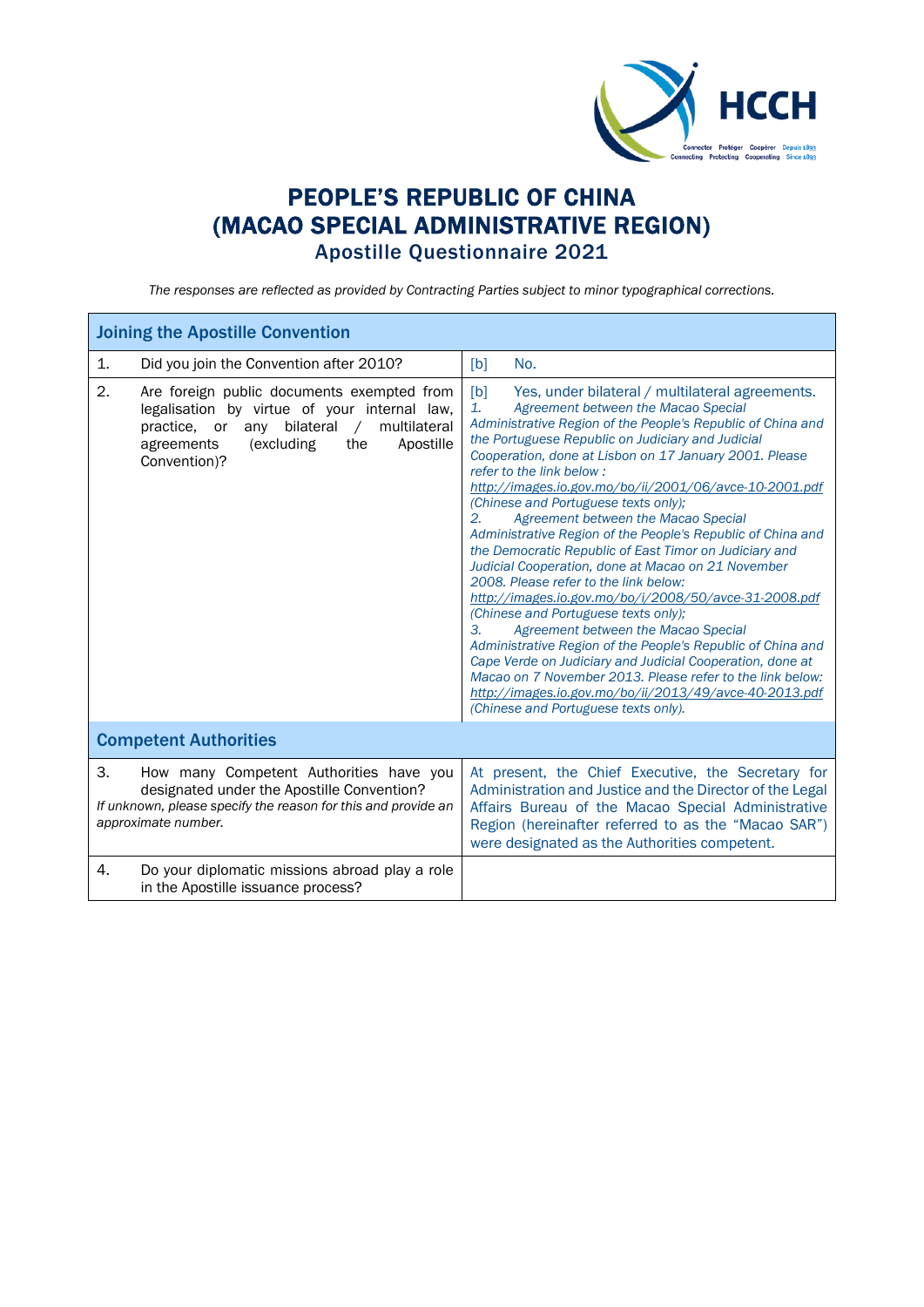|     | <b>Substantive Scope</b>                                                                                                                                                                                                       |                                                                                                                                                                                                                                                                                                                                                                                                                                                                                                                                                                                                                                                                                                                                                                                                                                                                                                                                                                                                                                                                                                                                                                                                               |              |        |  |
|-----|--------------------------------------------------------------------------------------------------------------------------------------------------------------------------------------------------------------------------------|---------------------------------------------------------------------------------------------------------------------------------------------------------------------------------------------------------------------------------------------------------------------------------------------------------------------------------------------------------------------------------------------------------------------------------------------------------------------------------------------------------------------------------------------------------------------------------------------------------------------------------------------------------------------------------------------------------------------------------------------------------------------------------------------------------------------------------------------------------------------------------------------------------------------------------------------------------------------------------------------------------------------------------------------------------------------------------------------------------------------------------------------------------------------------------------------------------------|--------------|--------|--|
| 5.  | Is the concept of 'public document' defined in<br>your internal law?                                                                                                                                                           | Yes.<br>[a]<br>The Macao Civil Code sets up the criteria to determine the<br>types of documents and their legal value. It is complemented<br>by some provisions of the Macao Civil Procedure Code,<br>Notary Code, Civil Registration Code, Real Estate Registration<br>Code and Commercial Registration Code, as well as by the<br>law on the framework applicable to electronic documents<br>and digital signatures (Law 5/2005).<br>More specifically, in what refers the criteria to determine<br>whether a written document is a public document falling<br>within the scope of the Convention, the main relevant<br>provision of the Macao Civil Code is its Article 356, which<br>reads as follows:<br>"1.<br>The written documents can either be authentic or<br>private.<br>2.<br>The authentic documents are those issued in<br>accordance with legal formalities by a public authority within<br>the limits of its competence or within its scope of activity, by<br>a notary or a public official with public faith.<br>3.<br>The private documents shall be authenticated<br>documents when confirmed by the parties in the presence of<br>a notary under the terms prescribed by notarial law." |              |        |  |
| 6.  | Have you experienced any difficulties in<br>characterising a 'public document' for the<br>purposes of the Apostille Convention?                                                                                                | [b]<br>No.                                                                                                                                                                                                                                                                                                                                                                                                                                                                                                                                                                                                                                                                                                                                                                                                                                                                                                                                                                                                                                                                                                                                                                                                    |              |        |  |
| 7.  | Has the exclusion of 'documents executed by<br>diplomatic or consular agents' (Art. 1(3)(a)) from<br>the scope of the Apostille Convention given rise<br>to any difficulties?                                                  | No.<br>$\lceil c \rceil$                                                                                                                                                                                                                                                                                                                                                                                                                                                                                                                                                                                                                                                                                                                                                                                                                                                                                                                                                                                                                                                                                                                                                                                      |              |        |  |
| 8.  | Do you think this Art. $1(3)(a)$ exclusion is justified<br>in the context of the modern operation of the<br>Convention?                                                                                                        | [a]<br>Yes.                                                                                                                                                                                                                                                                                                                                                                                                                                                                                                                                                                                                                                                                                                                                                                                                                                                                                                                                                                                                                                                                                                                                                                                                   |              |        |  |
| 9.  | Has the exclusion of 'administrative documents<br>dealing directly with commercial or customs<br>operations' (Art. $1(3)(b)$ ) from the scope of the<br>Apostille<br>Convention<br>given<br>rise<br>to<br>any<br>difficulties? | No.<br>[c]                                                                                                                                                                                                                                                                                                                                                                                                                                                                                                                                                                                                                                                                                                                                                                                                                                                                                                                                                                                                                                                                                                                                                                                                    |              |        |  |
| 10. | Do you think this Art. 1(3)(b) exclusion is justified<br>in the context of the modern operation of the<br>Convention?                                                                                                          | Yes.<br>[a]                                                                                                                                                                                                                                                                                                                                                                                                                                                                                                                                                                                                                                                                                                                                                                                                                                                                                                                                                                                                                                                                                                                                                                                                   |              |        |  |
| 11. | Do you issue (outgoing) or accept (incoming)                                                                                                                                                                                   |                                                                                                                                                                                                                                                                                                                                                                                                                                                                                                                                                                                                                                                                                                                                                                                                                                                                                                                                                                                                                                                                                                                                                                                                               | <b>Issue</b> | Accept |  |
|     | Apostilles for any of the following categories of<br>document?                                                                                                                                                                 | Certificates of origin                                                                                                                                                                                                                                                                                                                                                                                                                                                                                                                                                                                                                                                                                                                                                                                                                                                                                                                                                                                                                                                                                                                                                                                        | X            | X      |  |
|     |                                                                                                                                                                                                                                | <b>Export licences</b>                                                                                                                                                                                                                                                                                                                                                                                                                                                                                                                                                                                                                                                                                                                                                                                                                                                                                                                                                                                                                                                                                                                                                                                        | X            | X      |  |
|     |                                                                                                                                                                                                                                | Import licences                                                                                                                                                                                                                                                                                                                                                                                                                                                                                                                                                                                                                                                                                                                                                                                                                                                                                                                                                                                                                                                                                                                                                                                               |              |        |  |
|     |                                                                                                                                                                                                                                | Health and safety certificates<br>issued by the relevant<br>government authorities or<br>agencies                                                                                                                                                                                                                                                                                                                                                                                                                                                                                                                                                                                                                                                                                                                                                                                                                                                                                                                                                                                                                                                                                                             | X            | X      |  |
|     |                                                                                                                                                                                                                                | Certificates of products<br>registration                                                                                                                                                                                                                                                                                                                                                                                                                                                                                                                                                                                                                                                                                                                                                                                                                                                                                                                                                                                                                                                                                                                                                                      | X            | X      |  |
|     |                                                                                                                                                                                                                                | Certificates of conformity                                                                                                                                                                                                                                                                                                                                                                                                                                                                                                                                                                                                                                                                                                                                                                                                                                                                                                                                                                                                                                                                                                                                                                                    | X            | X      |  |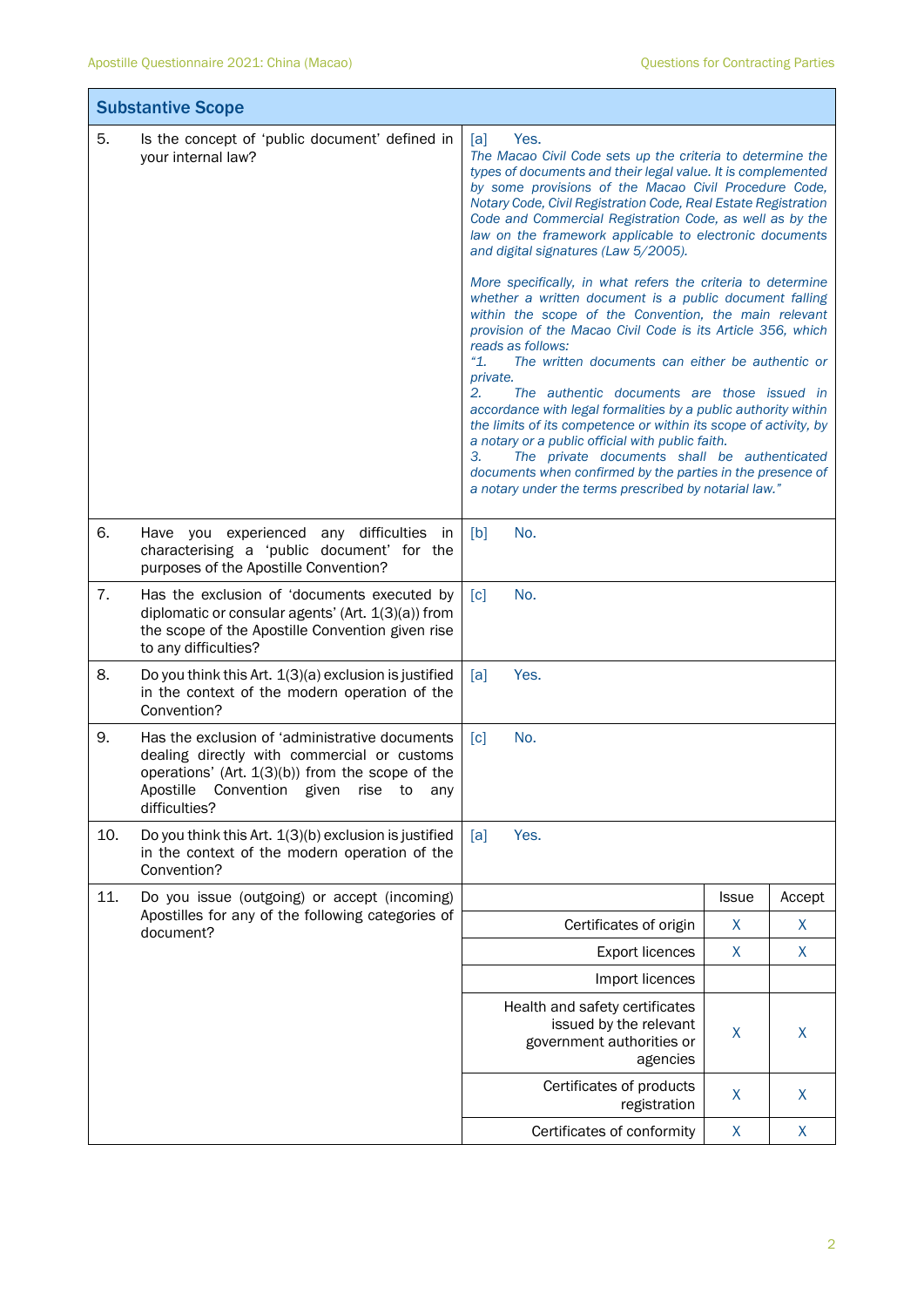|     |                                                                                                                                                                                                                                                    | End user certificates<br>(i.e. documents certifying that the<br>buyer is the end user of acquired<br>goods)<br>Commercial invoices                                                                   |   |  |  |
|-----|----------------------------------------------------------------------------------------------------------------------------------------------------------------------------------------------------------------------------------------------------|------------------------------------------------------------------------------------------------------------------------------------------------------------------------------------------------------|---|--|--|
|     | <b>Apostille Process</b>                                                                                                                                                                                                                           |                                                                                                                                                                                                      |   |  |  |
|     | <b>Certification of Public Documents</b>                                                                                                                                                                                                           |                                                                                                                                                                                                      |   |  |  |
| 12. | Do any of your public documents require some<br>other intermediate certification before the<br>issuance of an Apostille?                                                                                                                           | [b]<br>No, an intermediate certification is not required<br>for any public document; Apostilles are issued directly<br>upon the public document.                                                     |   |  |  |
|     | <b>Requesting an Apostille (Outgoing)</b>                                                                                                                                                                                                          |                                                                                                                                                                                                      |   |  |  |
| 13. | How can an Apostille be requested?                                                                                                                                                                                                                 | [a]<br>In person.                                                                                                                                                                                    | X |  |  |
|     |                                                                                                                                                                                                                                                    | By post.<br>[b]                                                                                                                                                                                      |   |  |  |
|     |                                                                                                                                                                                                                                                    | [c]<br>By email.                                                                                                                                                                                     |   |  |  |
|     |                                                                                                                                                                                                                                                    | Through a website.<br>[d]                                                                                                                                                                            |   |  |  |
|     |                                                                                                                                                                                                                                                    | Other.<br>[e]                                                                                                                                                                                        |   |  |  |
| 14. | When issuing an Apostille, do you enquire about<br>the State of destination?                                                                                                                                                                       | [a]<br>Yes, in the application form.                                                                                                                                                                 |   |  |  |
| 15. | How long does it take for an Apostille to be<br>issued?                                                                                                                                                                                            | Other requests<br>In-person request<br>(from the time of<br>e-Apostille requests<br>(paper Apostille)<br>receipt) (paper<br>Apostille)                                                               |   |  |  |
|     |                                                                                                                                                                                                                                                    | Other<br>Within 2 working<br>days.                                                                                                                                                                   |   |  |  |
| 16. | Does your Competent Authority impose a fee for<br>issuing an Apostille?                                                                                                                                                                            | No.<br>[c]                                                                                                                                                                                           |   |  |  |
|     | <b>Issuing an Apostille (Outgoing)</b>                                                                                                                                                                                                             |                                                                                                                                                                                                      |   |  |  |
|     | 17. How is the origin of a public document verified [b]<br>for the purpose of issuing an Apostille (i.e.<br>verification of the authenticity of the signature,<br>the capacity of the signer, and the identity of the<br>seal / stamp (Art. 5(2))? | Multiple Competent Authorities.<br>A single, centralised, database of sample<br>[ii]<br>signatures / seals / stamps, maintained in electronic<br>form.                                               |   |  |  |
| 18. | How does a Competent Authority address<br>situations where it is unable to verify the origin<br>of the public document?                                                                                                                            | The Competent Authority will contact the issuing<br>[b]<br>authority to confirm authenticity but will not issue the<br>Apostille until the new signature, stamp or seal is added<br>to the database. |   |  |  |
| 19. | In what language(s) are the 10 standard items<br>of your Apostilles available?                                                                                                                                                                     | [b]<br>In two languages.<br>Chinese and Portuguese, plus a choice of English translation.                                                                                                            |   |  |  |
| 20. | In what language(s) are the blank fields of your<br>Apostilles filled in?                                                                                                                                                                          | [b]<br>In two languages.<br>Chinese and Portuguese, plus a choice of English translation.                                                                                                            |   |  |  |
| 21. | How are the blank fields of your Apostilles filled<br>in?                                                                                                                                                                                          | [b]<br>Using computer software.<br>Java(J2EE).                                                                                                                                                       |   |  |  |
|     | <b>Apostille Registers</b>                                                                                                                                                                                                                         |                                                                                                                                                                                                      |   |  |  |
| 22. | How is your Apostille register, required by<br>Article 7, maintained?                                                                                                                                                                              | Multiple Competent Authorities.<br>[b]<br>Other.<br>$\lceil \mathsf{vi} \rceil$<br>Electronic form. Verification service is available online.                                                        |   |  |  |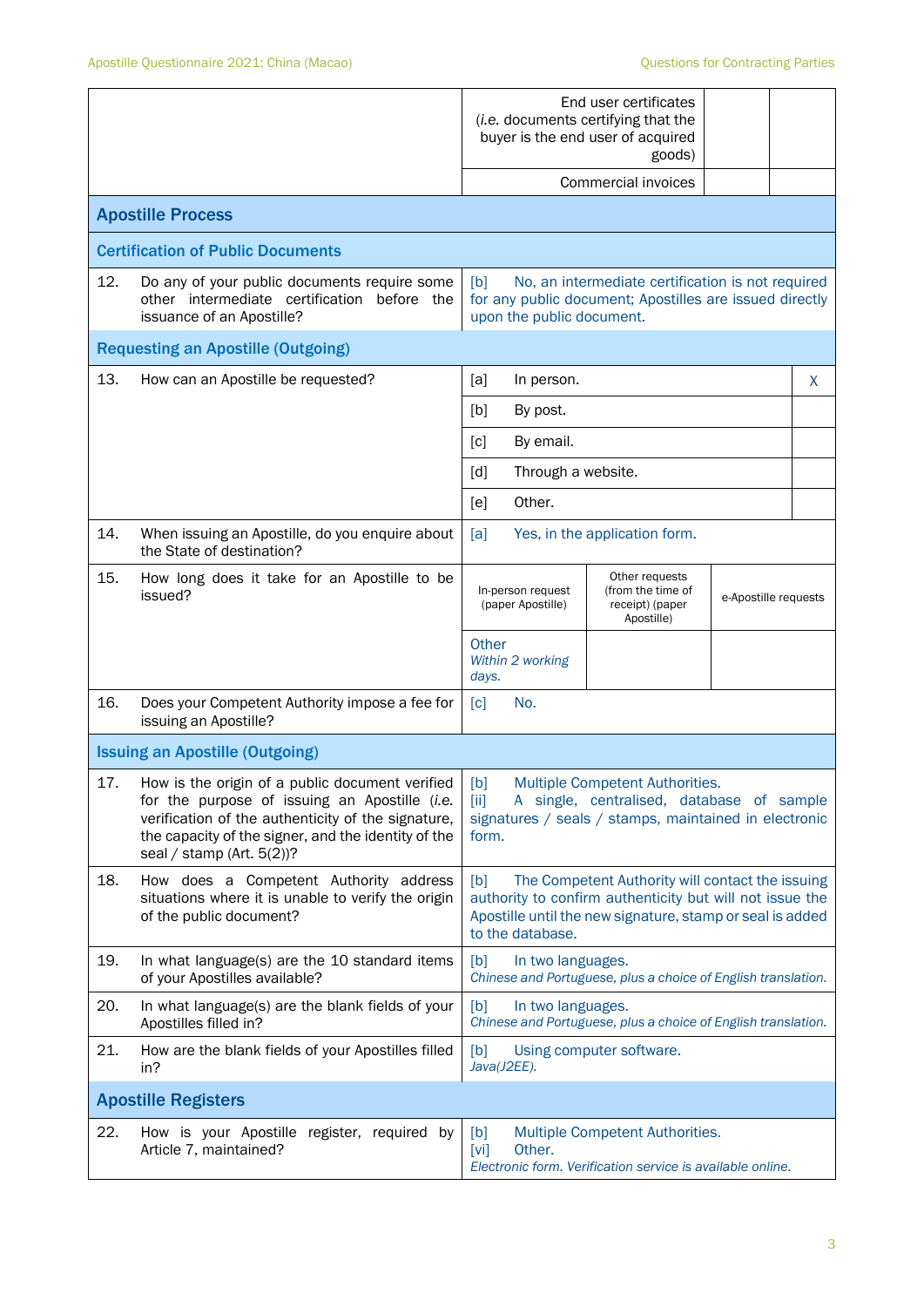| 23. | What particulars are contained in your Apostille<br>register?                                                                                                                                  | [a]   | Number and date of the Apostille<br>(required).                                                                                           | X |
|-----|------------------------------------------------------------------------------------------------------------------------------------------------------------------------------------------------|-------|-------------------------------------------------------------------------------------------------------------------------------------------|---|
|     |                                                                                                                                                                                                | [b]   | Name and capacity of the person signing<br>the document and $/$ or the name of<br>authority whose seal or stamp is affixed<br>(required). | X |
|     |                                                                                                                                                                                                | [c]   | Name and / or type of underlying<br>document.                                                                                             | X |
|     |                                                                                                                                                                                                | [d]   | Description of the contents of underlying<br>document.                                                                                    |   |
|     |                                                                                                                                                                                                | [e]   | Name of the applicant.                                                                                                                    | X |
|     |                                                                                                                                                                                                | $[f]$ | State of destination.                                                                                                                     |   |
|     |                                                                                                                                                                                                | [g]   | Copy of the Apostille.                                                                                                                    | X |
|     |                                                                                                                                                                                                | [h]   | Copy of the underlying document.                                                                                                          | X |
|     |                                                                                                                                                                                                | [i]   | Other.<br>A copy of the identity card of the applicant.                                                                                   | X |
| 24. | Is there a limit to how long records can be<br>retained on the Apostille register?                                                                                                             | [d]   | No.                                                                                                                                       |   |
| 25. | If your register is not publicly accessible, how<br>frequently do your Competent Authorities<br>receive requests to verify an Apostille they have<br>issued in the register?                   | [g]   | Not applicable, register is publicly accessible.                                                                                          |   |
|     | <b>Technology &amp; the e-APP</b>                                                                                                                                                              |       |                                                                                                                                           |   |
| 26. | Under your internal law, do you recognise<br>electronic / digital signatures as functionally<br>equivalent to handwritten signatures (i.e. can a<br>public document be signed electronically)? | [b]   | No.                                                                                                                                       |   |
| 27. | Under your internal law, are public documents<br>executed, or able to be executed, in electronic<br>form (whether or not they are to be used abroad<br>under the Convention)?                  | [a]   | Yes.                                                                                                                                      |   |
|     | For Parties that answered yes to Q27.<br>27.1. What categories of public documents are                                                                                                         | [a]   | All public documents.                                                                                                                     |   |
|     | executed, or able to be executed, in electronic<br>form (whether or not they are to be used abroad<br>under the Convention)?                                                                   | [b]   | Civil status documents (e.g. birth, death<br>certificates)<br>and<br>marriage<br>and<br>certificates of non-impediment.                   |   |
|     |                                                                                                                                                                                                | [c]   | Other<br>administrative<br>documents                                                                                                      |   |
|     |                                                                                                                                                                                                |       | (including decisions from administrative<br>tribunals or decision-making bodies).                                                         |   |
|     |                                                                                                                                                                                                | [d]   | Extracts from commercial registers and<br>other registers.                                                                                |   |
|     |                                                                                                                                                                                                | [e]   | Notarial authentications of signatures.                                                                                                   |   |
|     |                                                                                                                                                                                                | $[f]$ | Other notarial acts.                                                                                                                      |   |
|     |                                                                                                                                                                                                | [g]   | other<br>education<br>Diplomas<br>and<br>documents.                                                                                       |   |
|     |                                                                                                                                                                                                | [h]   | Court documents, including judgments.                                                                                                     |   |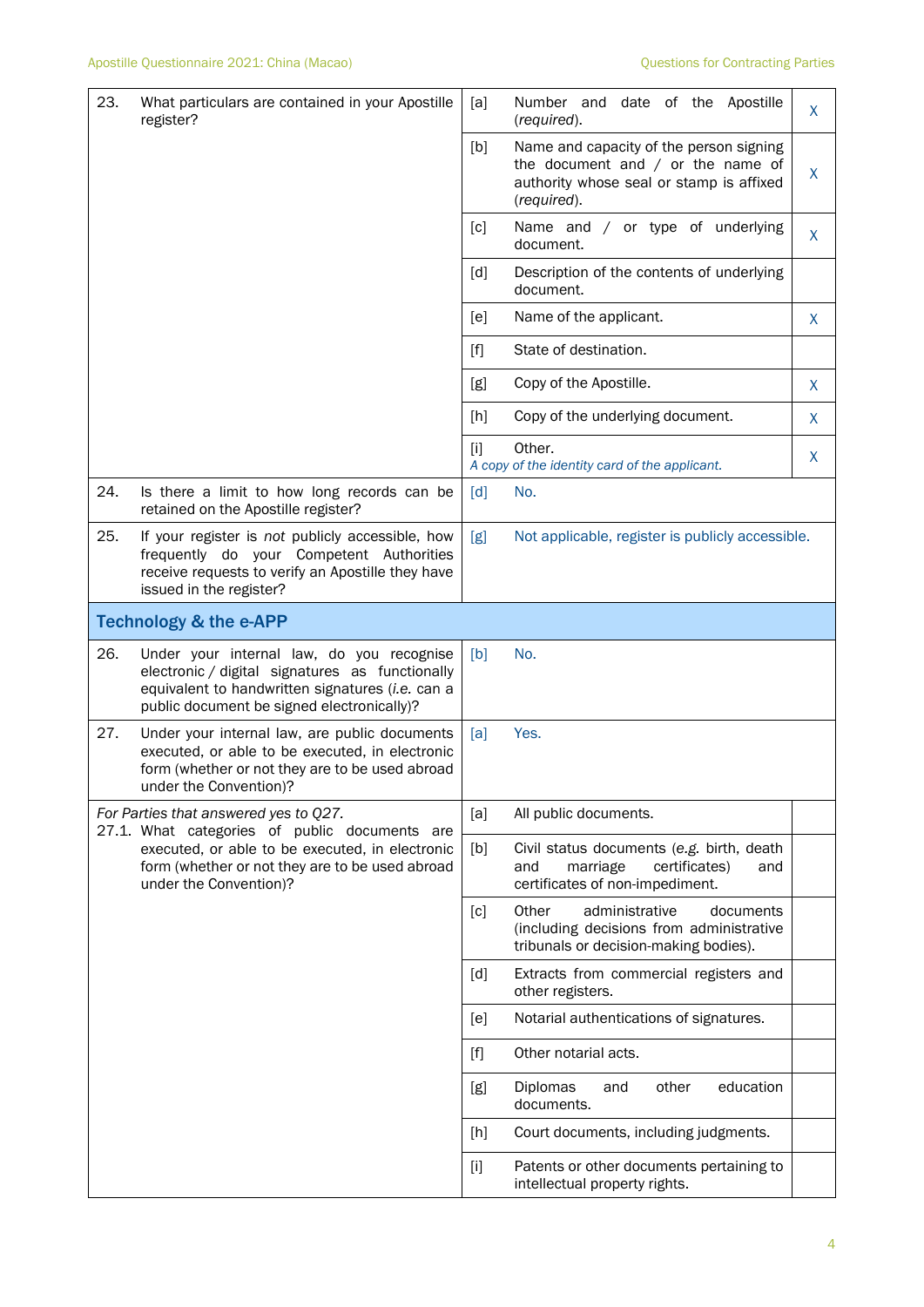|                                                                                                                                                                                                                             | [j<br>Documents relating to adoptions.                                                                                                                                                                                                                                                                                                                                                         |
|-----------------------------------------------------------------------------------------------------------------------------------------------------------------------------------------------------------------------------|------------------------------------------------------------------------------------------------------------------------------------------------------------------------------------------------------------------------------------------------------------------------------------------------------------------------------------------------------------------------------------------------|
|                                                                                                                                                                                                                             | Translations.<br>[k]                                                                                                                                                                                                                                                                                                                                                                           |
|                                                                                                                                                                                                                             | Medical or health certificates.<br>$[1]$                                                                                                                                                                                                                                                                                                                                                       |
|                                                                                                                                                                                                                             | Criminal records.<br>[m]                                                                                                                                                                                                                                                                                                                                                                       |
|                                                                                                                                                                                                                             | Import or export licences.<br>[n]                                                                                                                                                                                                                                                                                                                                                              |
|                                                                                                                                                                                                                             | Certificates of origin.<br>[0]                                                                                                                                                                                                                                                                                                                                                                 |
|                                                                                                                                                                                                                             | Certificates of conformity.<br>[p]                                                                                                                                                                                                                                                                                                                                                             |
|                                                                                                                                                                                                                             | Other.<br>[q]<br>The Macao SAR has been promoting e-document with<br>the entry into force of Law 2/2020 on Electronic<br>Governance, the following, among others, are<br>documents that are currently executable in e-form:<br>X<br><b>Birth certificates</b><br>Marriage certificates<br>Certificates of commercial registration<br>Certificates of property registration<br>Criminal records |
| For Parties that answered yes to Q27.<br>27.2. Approximately what percentage of your public<br>documents are originally executed in electronic<br>form (whether or not they are to be used abroad<br>under the Convention)? | No relevant statistics available.                                                                                                                                                                                                                                                                                                                                                              |
| 28.<br>Do you issue e-Apostilles?                                                                                                                                                                                           | No.<br>[b]<br>We are not currently planning to implement the<br>[ii]<br>e-Apostille component.                                                                                                                                                                                                                                                                                                 |
| For Parties that answered no to Q28.<br>28.1. What challenges are you facing that may prevent                                                                                                                               | [a]<br>Internal law limitations.                                                                                                                                                                                                                                                                                                                                                               |
| you from implementing the e-Apostille?                                                                                                                                                                                      | Judicial or administrative structure.<br>[b]                                                                                                                                                                                                                                                                                                                                                   |
|                                                                                                                                                                                                                             | Implementation challenges (e.g. lack of<br>[c]<br>X<br>resources, lack of infrastructure).                                                                                                                                                                                                                                                                                                     |
|                                                                                                                                                                                                                             | [d]<br>Cost.                                                                                                                                                                                                                                                                                                                                                                                   |
|                                                                                                                                                                                                                             | System interoperability / compatibility.<br>[e]                                                                                                                                                                                                                                                                                                                                                |
|                                                                                                                                                                                                                             | $[f]$<br>Security concerns.                                                                                                                                                                                                                                                                                                                                                                    |
|                                                                                                                                                                                                                             | Other.<br>[g]                                                                                                                                                                                                                                                                                                                                                                                  |
| For Parties that answered no to Q28.<br>28.2. How do you issue an Apostille for a public<br>document executed in electronic form?                                                                                           | Other.<br>[c]<br>At present, the Macao SAR competent authorities do not<br>issue an Apostille for a public document executed in<br>electronic form.                                                                                                                                                                                                                                            |
| 29.<br>Are your authorities<br>equipped to accept<br>incoming e-Apostilles?                                                                                                                                                 | No.<br>[c]                                                                                                                                                                                                                                                                                                                                                                                     |
| 30.<br>Do you maintain an e-Register?                                                                                                                                                                                       | Yes.<br>[a]                                                                                                                                                                                                                                                                                                                                                                                    |
| For Parties that answered yes to Q30.<br>30.2. What technology is used to maintain your<br>e-Register?                                                                                                                      | [a]<br>A government-built platform.                                                                                                                                                                                                                                                                                                                                                            |
| 31.<br>Have you been in contact with other Competent<br>Authorities that operate an e-APP component<br>and exchanged information and / or relevant<br>experience?                                                           | [b]<br>No.                                                                                                                                                                                                                                                                                                                                                                                     |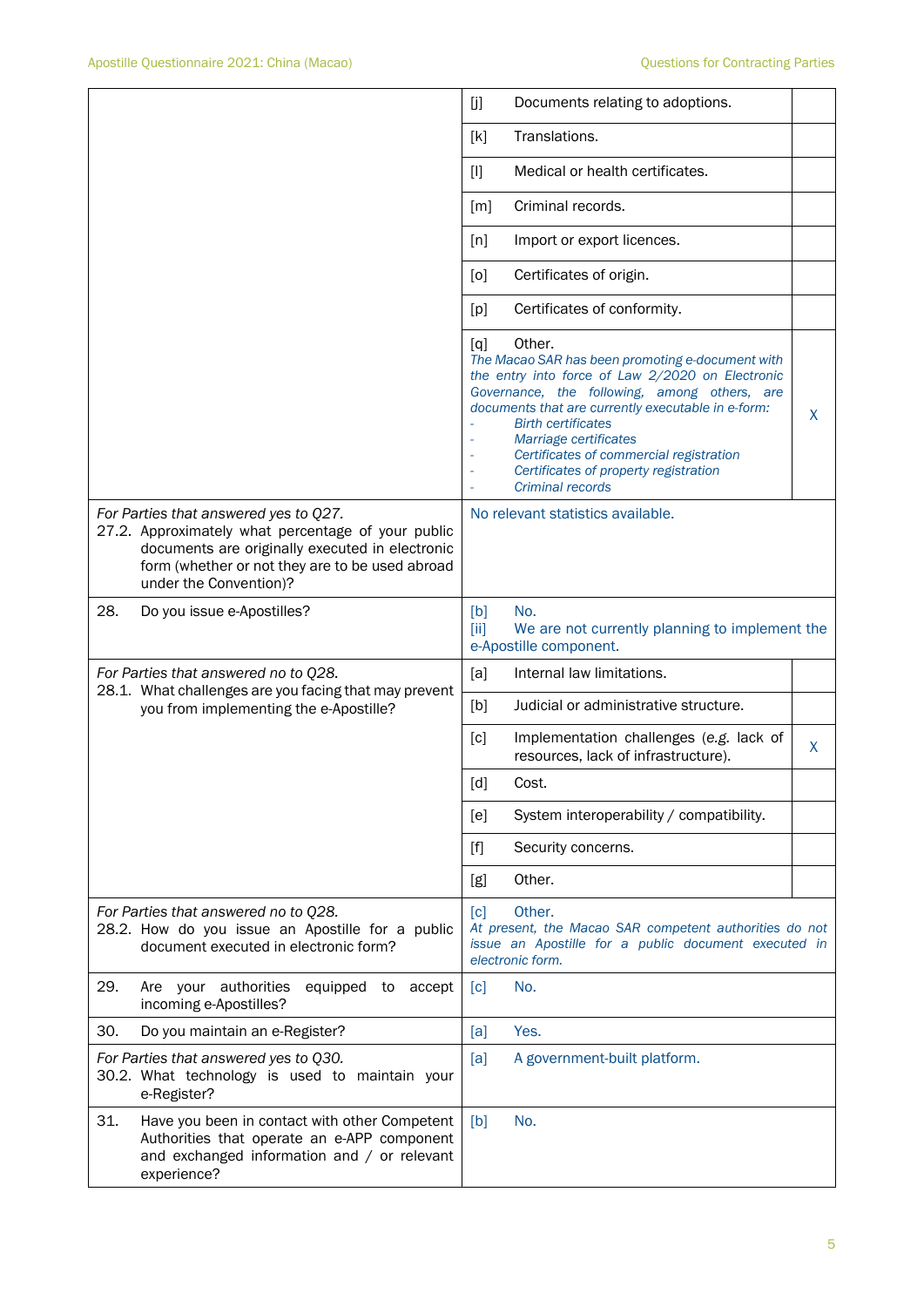Ī.

Ť

|                                                                                                              | <b>Issues with Apostilles</b>                                                                                                                                   |       |                                                                                                     |   |  |  |
|--------------------------------------------------------------------------------------------------------------|-----------------------------------------------------------------------------------------------------------------------------------------------------------------|-------|-----------------------------------------------------------------------------------------------------|---|--|--|
| 32.                                                                                                          | Has an Apostille <i>issued</i> by your Competent<br>Authority ever been refused by the authorities of<br>another Contracting Party on the following<br>grounds: | [a]   | Form requirements (e.g. square-shaped,<br>sides of at least nine centimetres, border,<br>ink, etc). |   |  |  |
|                                                                                                              |                                                                                                                                                                 | [b]   | The manner in which the Apostille was<br>affixed / attached to the underlying<br>document.          |   |  |  |
|                                                                                                              |                                                                                                                                                                 | [c]   | The Apostille was not signed.                                                                       |   |  |  |
|                                                                                                              |                                                                                                                                                                 | [d]   | of<br>One<br>the<br>standard<br>more<br>or<br>informational items were not filled in.               |   |  |  |
|                                                                                                              |                                                                                                                                                                 | [e]   | The Apostille was in electronic form (an<br>e-Apostille).                                           |   |  |  |
|                                                                                                              |                                                                                                                                                                 | $[f]$ | The underlying public document was in<br>electronic form.                                           |   |  |  |
|                                                                                                              |                                                                                                                                                                 | [g]   | The underlying public document had<br>expired / was not issued within a certain<br>timeframe.       |   |  |  |
|                                                                                                              |                                                                                                                                                                 | [h]   | The underlying document was not a<br>public document under the law of the<br>destination.           |   |  |  |
|                                                                                                              |                                                                                                                                                                 | $[1]$ | Other.                                                                                              |   |  |  |
|                                                                                                              |                                                                                                                                                                 | [j]   | Unknown.                                                                                            |   |  |  |
|                                                                                                              |                                                                                                                                                                 | [k]   | No / Not applicable.                                                                                | X |  |  |
| For Parties that answered other than "No" to Q32.<br>32.1. If an Apostille was rejected, what action did you |                                                                                                                                                                 | [a]   | The Apostille was reissued.                                                                         |   |  |  |
|                                                                                                              | take?                                                                                                                                                           | [b]   | Contacted the receiving authority.                                                                  |   |  |  |
|                                                                                                              |                                                                                                                                                                 | [c]   | Contacted the Competent Authority of the<br>place of destination.                                   |   |  |  |
|                                                                                                              |                                                                                                                                                                 | [d]   | Contacted nearest diplomatic mission of<br>the place of destination.                                |   |  |  |
|                                                                                                              |                                                                                                                                                                 | [e]   | Contacted<br>diplomatic<br>mission<br>own<br>accredited to the place of destination.                |   |  |  |
|                                                                                                              |                                                                                                                                                                 | [f]   | Contacted the Permanent Bureau.                                                                     |   |  |  |
|                                                                                                              |                                                                                                                                                                 | [g]   | No action taken.                                                                                    |   |  |  |
|                                                                                                              |                                                                                                                                                                 | [h]   | Other.                                                                                              |   |  |  |
|                                                                                                              |                                                                                                                                                                 | $[1]$ | Unknown.                                                                                            |   |  |  |
| 33.                                                                                                          | Has your Competent Authority ever been<br>requested by external Competent Authorities to<br>certify or confirm your procedure for issuing<br>Apostilles?        | [b]   | No.                                                                                                 |   |  |  |
| 34.                                                                                                          | Has an Apostille <i>received</i> by your authorities<br>ever been refused on the following grounds:                                                             | [a]   | The issuing State was not a Contracting<br>Party to the Apostille Convention.                       |   |  |  |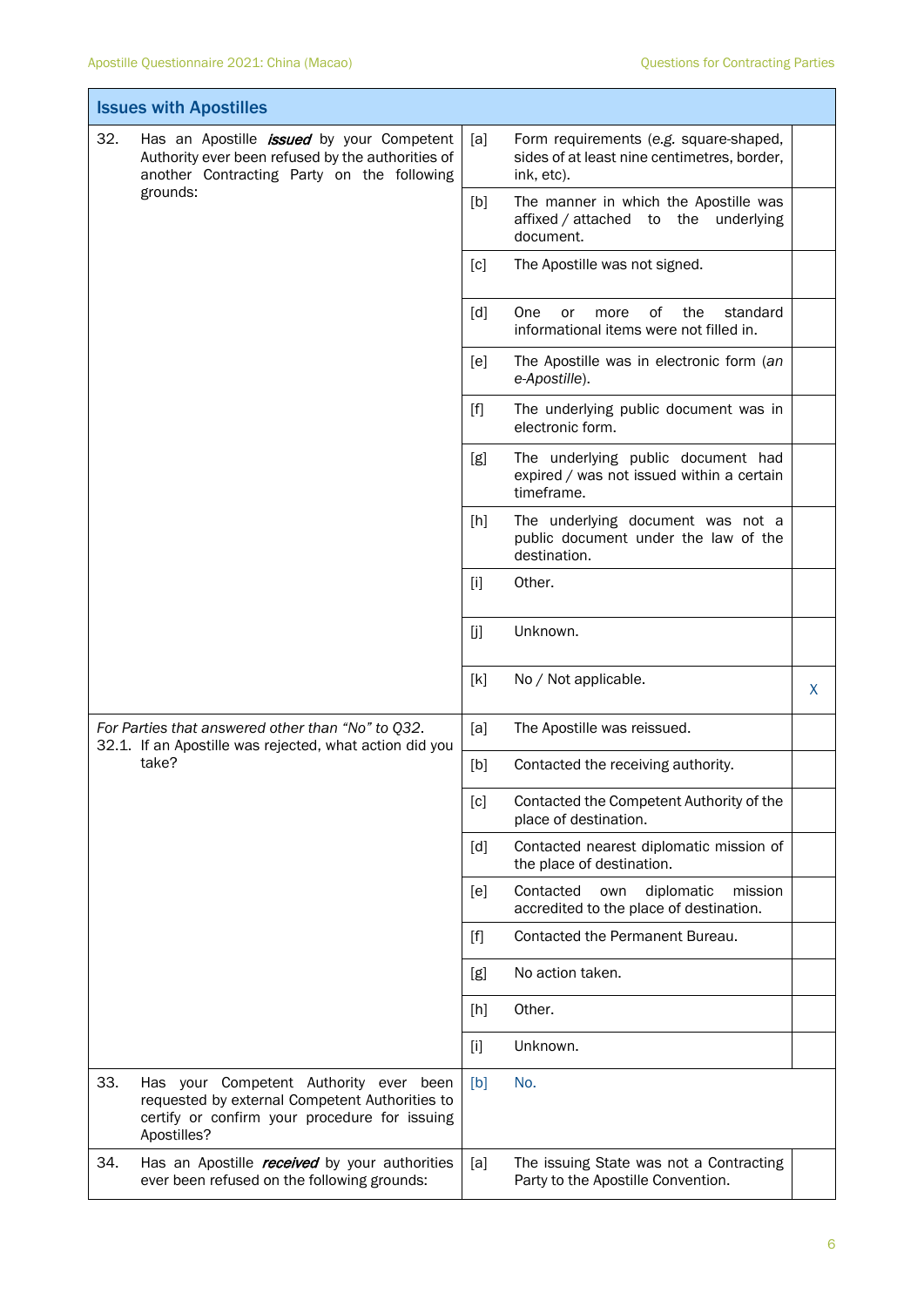|     |                                                                                                                                                                                                                                                                                                                                          | [b]   | Form requirements (e.g. square-shaped,<br>sides of at least nine centimetres, border,<br>ink, etc). |   |
|-----|------------------------------------------------------------------------------------------------------------------------------------------------------------------------------------------------------------------------------------------------------------------------------------------------------------------------------------------|-------|-----------------------------------------------------------------------------------------------------|---|
|     |                                                                                                                                                                                                                                                                                                                                          | [c]   | The manner in which the Apostille was<br>affixed / attached to the underlying<br>document.          |   |
|     |                                                                                                                                                                                                                                                                                                                                          | [d]   | The Apostille was not signed.                                                                       |   |
|     |                                                                                                                                                                                                                                                                                                                                          | [e]   | One<br>0f<br>the<br>standard<br>or<br>more<br>informational items were not filled in.               |   |
|     |                                                                                                                                                                                                                                                                                                                                          | $[f]$ | The Apostille was in electronic form (an<br>e-Apostille).                                           |   |
|     |                                                                                                                                                                                                                                                                                                                                          | [g]   | The underlying public document was in<br>electronic form.                                           |   |
|     |                                                                                                                                                                                                                                                                                                                                          | [h]   | The underlying public document had<br>expired / was not issued within a certain<br>timeframe.       |   |
|     |                                                                                                                                                                                                                                                                                                                                          | $[1]$ | The underlying document was not a<br>public document under the law of the<br>destination.           |   |
|     |                                                                                                                                                                                                                                                                                                                                          | [j]   | Other.                                                                                              |   |
|     |                                                                                                                                                                                                                                                                                                                                          | [k]   | Unknown.                                                                                            | X |
|     |                                                                                                                                                                                                                                                                                                                                          | $[1]$ | No / Not applicable.                                                                                |   |
|     | <b>Miscellaneous</b>                                                                                                                                                                                                                                                                                                                     |       |                                                                                                     |   |
| 35. | Would you be interested in attending the 2021<br>meeting of the Special Commission on the<br>practical operation of the Apostille Convention?                                                                                                                                                                                            | [b]   | Yes, via videoconference.                                                                           |   |
| 36. | Have<br>encountered<br>any<br>persistent<br>you<br>difficulties,<br>issues, or challenges<br>in the<br>operation of the Apostille Convention that you<br>would like discussed at the 2021 Special<br>Commission?<br>If yes, would you like your answer to this question to be<br>published without reference to your authority or State? | [b]   | No.                                                                                                 |   |
| 37. | Do you have any suggestions that could assist in<br>the promotion, implementation, or operation of<br>the Apostille Convention?<br>If yes, would you like your answer to this question to be<br>published without reference to your authority or State?                                                                                  | [b]   | No.                                                                                                 |   |
| 38. | Would you be interested in attending the 12 <sup>th</sup><br>International Forum on the e-APP (to be held in<br>conjunction with the meeting of the Special<br>Commission)?                                                                                                                                                              | [b]   | Yes, via videoconference.                                                                           |   |
| 39. | Are there any specific topics or practical issues<br>that you would like discussed at the e-APP<br>Forum?                                                                                                                                                                                                                                | [b]   | No.                                                                                                 |   |
|     | If yes, would you like your answer to this question to be<br>published without reference to your authority or State?                                                                                                                                                                                                                     |       |                                                                                                     |   |